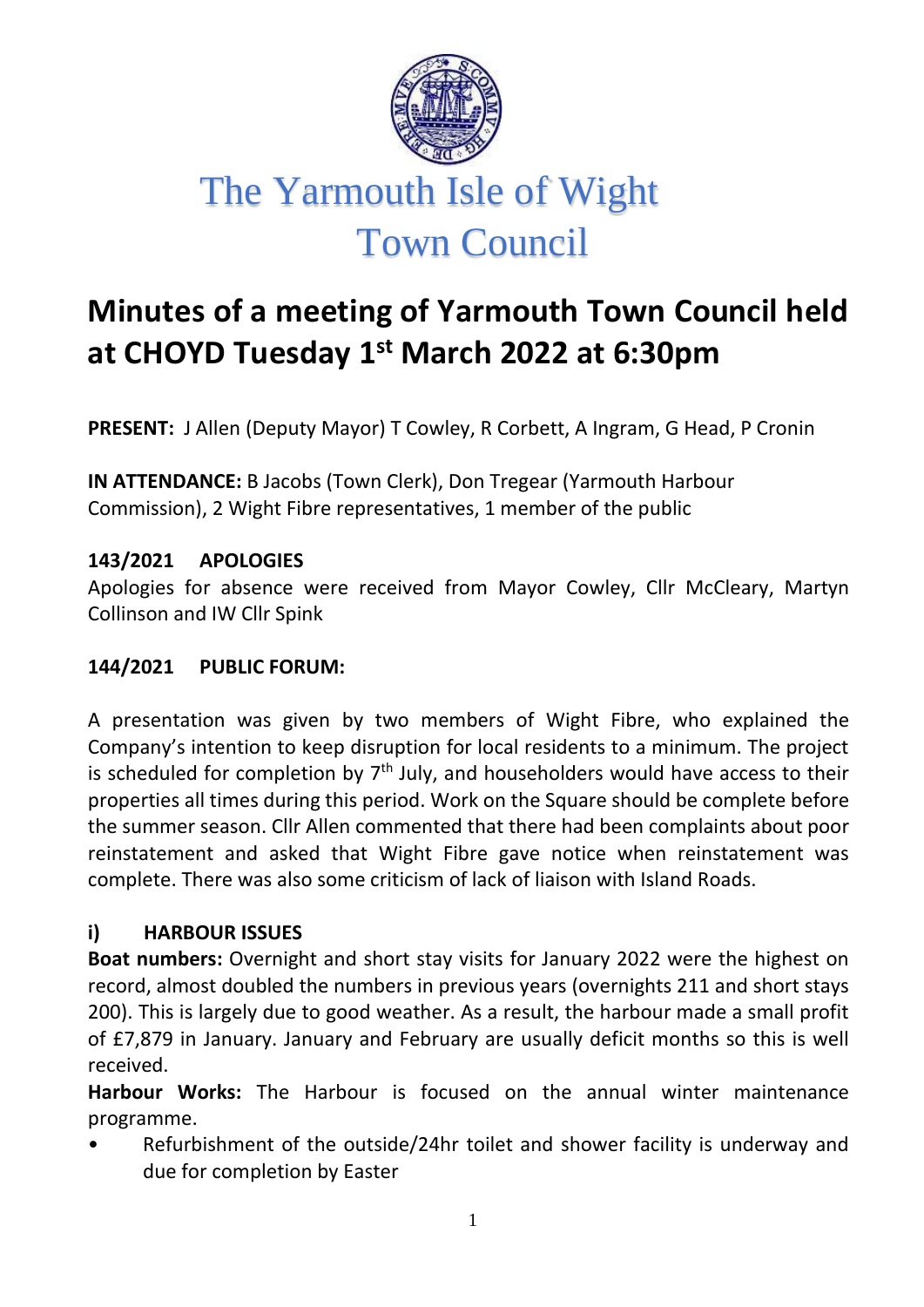- Repairs to the Sandhard landing pier was delayed due to weather but, should commence shortly. BW Moorings are the contractors hired to assist with this project.
- Following a recent on the water inspection at LW, it was decided that works to replace the hailing stations wooden fendering will need to be brought forward this year together with some piling near to the taxi drop off steps. This is due to damage from abrasion, rot and gribble attack. Estimates are being collected.

**Community:** The harbour assisted the community by delivering sandbags by truck and tractor to local businesses and residents during the storms in the second half of February.

**Parking:** Due to ongoing demand, 10 additional annual parking permits were allocated for local businesses and commuters to purchase for the overflow carpark making a total of 40. There are currently 2 left.

**Projects:** The Commissioners are considering a proposal put forward by the CEO to purchase and trial two Waterlodge floating accommodation units within the harbour's jurisdiction. These are two-bedroom units which would be rented out for short breaks throughout the year, focusing on owners of the small motorboat market primarily, but open to those that wish to stay on the water. This project has the potential to bring in additional revenues to the harbour and local businesses by attracting a customer base from further afield. The harbour sought the views of the Yarmouth Harbour Advisory Committee/stakeholder representatives and their feedback will form part of the decision-making process.

#### ii) **YARMOUTH TOWN TRUST**

Chairman Martyn Collinson had previously indicated that there were no issues to report **iii) ISLE OF WIGHT COUNCILLOR'S REPORT**

The following report was received subsequent to the meeting from Cllr Spink:

*1. The issue re the speed-limit for Halletts Shute continues. I have exchanged a number of emails with local residents and sent a series of questions to Cllr Jordan as below:*

*a) Are those speeds correct for the lower / downhill section of Halletts Shute, which is the side on which the affected properties are. The average speed will be depressed by Freshwater bound HGVs and buses labouring further up the hill. In any event, is an average of 31 safe objectively?*

*b) The point that seems to be missed is that the opportunity to travel legally at 40 is too high. A 30mph limit should see average lower speeds, and we all know the difference every 5mph can make. The risks to pedestrian access to our properties in the absence of a pavement is unacceptable*

*c) How is it possible the limit on Bouldnor Rd is 30 (and that that limit is so important to the police that they enforce it with the van regularly stationed on the common, issuing prosecution notices for 33), but with regards to Halletts Shute which has no pavement strip at property boundaries, 40 is needed. I have to question whether IR / the Police have actually inspected or, if they have done so, they did so competently. Has IR's "HUB" passed on our comments to IR engineers?*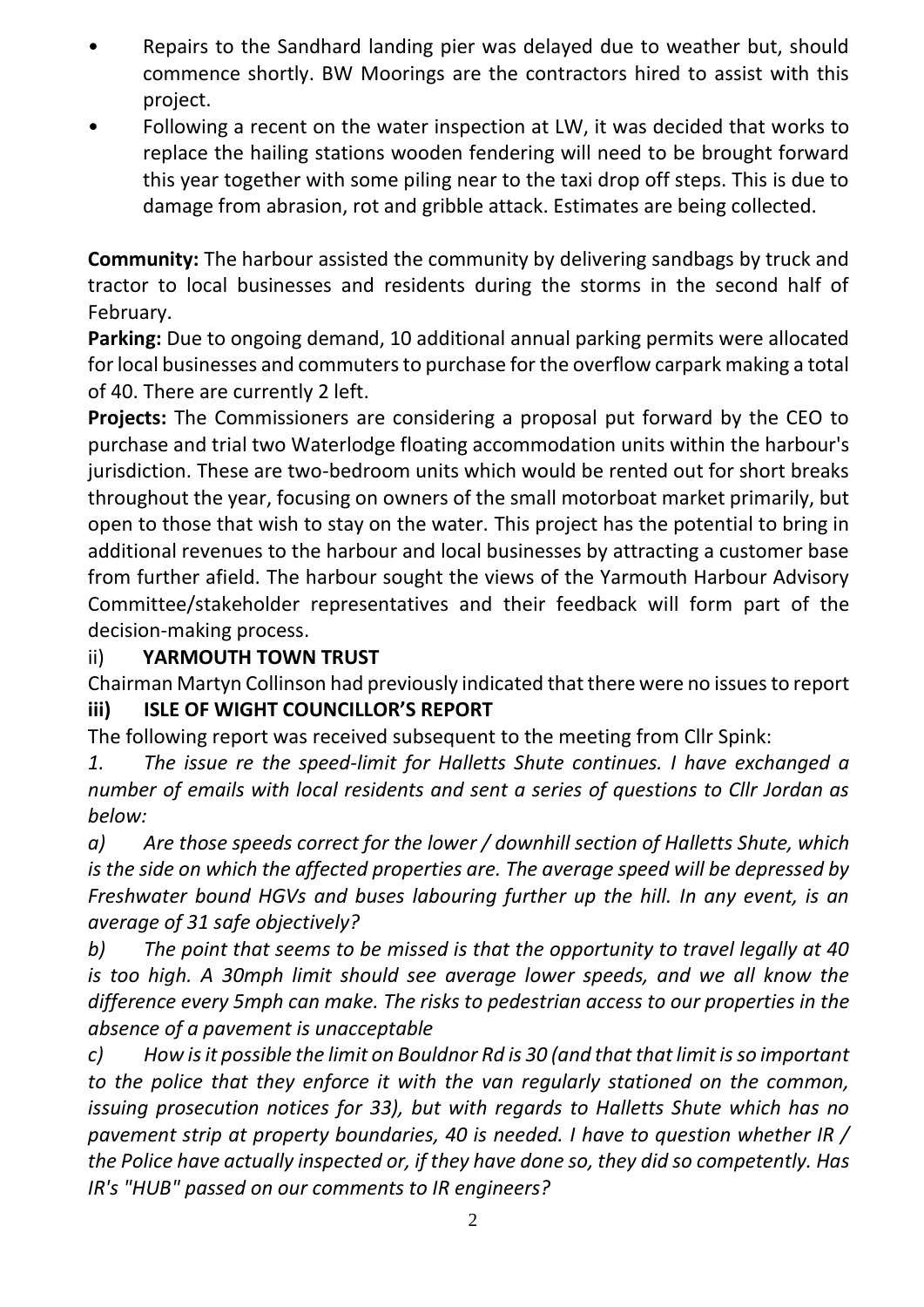*d) Theressa Fisher, Hub Supervisor commented by email "in response to your email (i.e. from resident Jamie Clark) dated 20 January 2022)………….The request on the HSIR is for the speed limit to be reduced from 40mph to 30mph In In addition Donna Jones PCC has been contacted and is looking into the matter.*

*2. My application for the call-in of West Bay's request to vary its extant planning permission has resulted in their request being refused. West Bay has now lodged a full planning application. The consultation period closes on the 25th March. In essence the application is to build the residential housing without building and upgrading the leisure facility. I shall apply for this to be determined by Planning Committee.*

*3. I visited the Old House in Yarmouth at the request of the owner. We discussed the planning application by 'On the Rocks' and the effect that will have, if granted, on his privacy, light, and quiet enjoyment'. We also discussed the potential effect on the ancient garden wall and house which is listed.* 

*4. I continue to take an active role, together Cllrs Medland and Jarman, in planning matters in relation to Freshwater and Yarmouth.*

*5. I am now a member of the planning committee in addition to the Corporate Scrutiny, Appeals and Licensing Committees.*

#### **iv) LOCAL ISSUES**

There were no Yarmouth and Thorley issues.

#### **v) PUBLIC QUESTION TIME**

Sylvia Mence reported on the recent flood alert in Yarmouth. Sandbags had been deployed efficiently, there had been no flooding incidents, though Quay Street was threatened at one point, and she commended Yarmouth Harbour Commission staff for their assistance during this alert.

Cllr Corbett reported flooding danger near Yarmouth Mill, and Cllr Allen suggested householders nearby should contact the Environment Agency about this issue. Cllr Corbett asked the Clerk to notify the Agency about damage caused by the recent storms at the bottom of each of the sea lanes.

#### **145/2021 DECLARATIONS OF PERSONAL AND DISCLOSABLE PECUNIARY INTERESTS**

| <b>Councillor</b> | Personal                     | <b>Pecuniary</b>            |
|-------------------|------------------------------|-----------------------------|
| <b>R</b> Corbett  | <b>Yarmouth Town Trust</b>   |                             |
| J Allen           |                              | <b>Multi-Service Marine</b> |
|                   |                              | River Yar Boatyard          |
|                   |                              | Item 139/2022.1             |
| <b>T</b> Cowley   | Shalfleet PC                 | Camp Wight                  |
|                   |                              | Mill Copse                  |
| G Head            | <b>British Horse Society</b> | <b>National Trust</b>       |
|                   | <b>RSPB</b>                  |                             |
|                   | <b>Bowcombe Estate</b>       |                             |
| A Ingram          | Shalfleet PC                 |                             |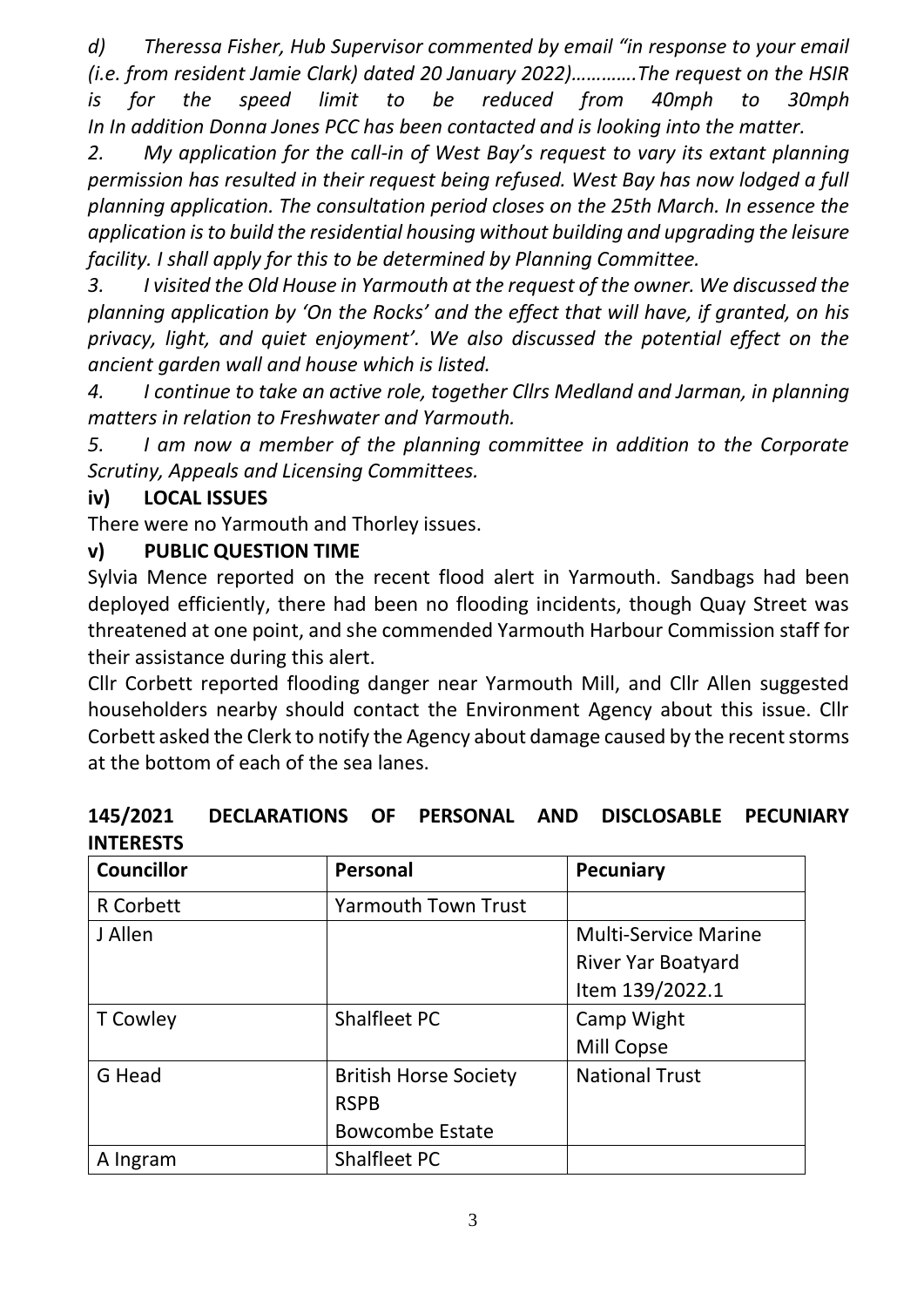#### **146/2021 MINUTES AND CONFIRMATION OF ACTIONS**

RESOLVED: To take as read and confirm as accurate the minutes of the monthly meeting held 1/2/22

#### **147/2021 FINANCE**

#### **147/2021.1 Payment of Accounts**

The following payments are authorised for March:

| <b>HMRC</b>      | PAYE Clerk's salary December     | £234.47 |
|------------------|----------------------------------|---------|
| Microsoft        | Office subs                      | £2.76   |
| GiffGaff         | Office telephone                 | £6.00   |
| Amazon           | Print cartridges                 | £45.84  |
|                  | <b>CHOYD</b>                     |         |
| Amazon           | Computer keyboard                | £69.99  |
|                  | replacement                      |         |
| Everflow         | Water services public toilets    | £194.25 |
| <b>B</b> Jacobs  | Clerk's salary Feb 22            | £796.15 |
| All Round        | Cleaning services public toilets | £569.51 |
| Cleaners         |                                  |         |
| Ed Miller        | Orchard maintenance              | £210.00 |
| <b>CHOYD</b>     | <b>Broadband facilities</b>      | £39.60  |
| <b>R</b> Corbett | Replacement images phone         | £55.40  |
|                  | box gallery                      |         |

#### **147/2021.2 Bank Reconciliation**

RESOLVED: To accept the financial statement for 28/2/22 as presented.

#### **148/2021 PLANNING ISSUES**

| <b>New applications:</b> |                           |                                    |              |
|--------------------------|---------------------------|------------------------------------|--------------|
| <b>Application No</b>    | Location                  | Proposal                           | <b>Dates</b> |
|                          |                           |                                    |              |
| 22/00227/HOU             | <b>Goldings Main Road</b> | Proposed single storey             | 18/3/22      |
|                          | <b>Thorley Yarmouth</b>   | extension to form garden           |              |
|                          | Isle Of Wight PO41        | room                               |              |
|                          | 0SN                       |                                    |              |
| 22/00228/LBC             | <b>Goldings Main Road</b> | <b>Listed Building Consent for</b> | 18/3/22      |
|                          | <b>Thorley Yarmouth</b>   | proposed single storey             |              |
|                          | Isle Of Wight PO41        | extension to form garden           |              |
|                          | 0SN                       | room                               |              |
| 22/00242/FUL             | <b>Forresters Hall</b>    | Change of use of first floor       | 26/3/22      |
|                          | <b>High Street</b>        | from redundant bar (Class          |              |
|                          | Yarmouth                  | $E(b)$ ) to tourism                |              |
|                          | Isle Of Wight             | accommodation                      |              |
|                          | <b>PO41 OPL</b>           |                                    |              |

**RESOLVED:** To register the following comments on the Planning website: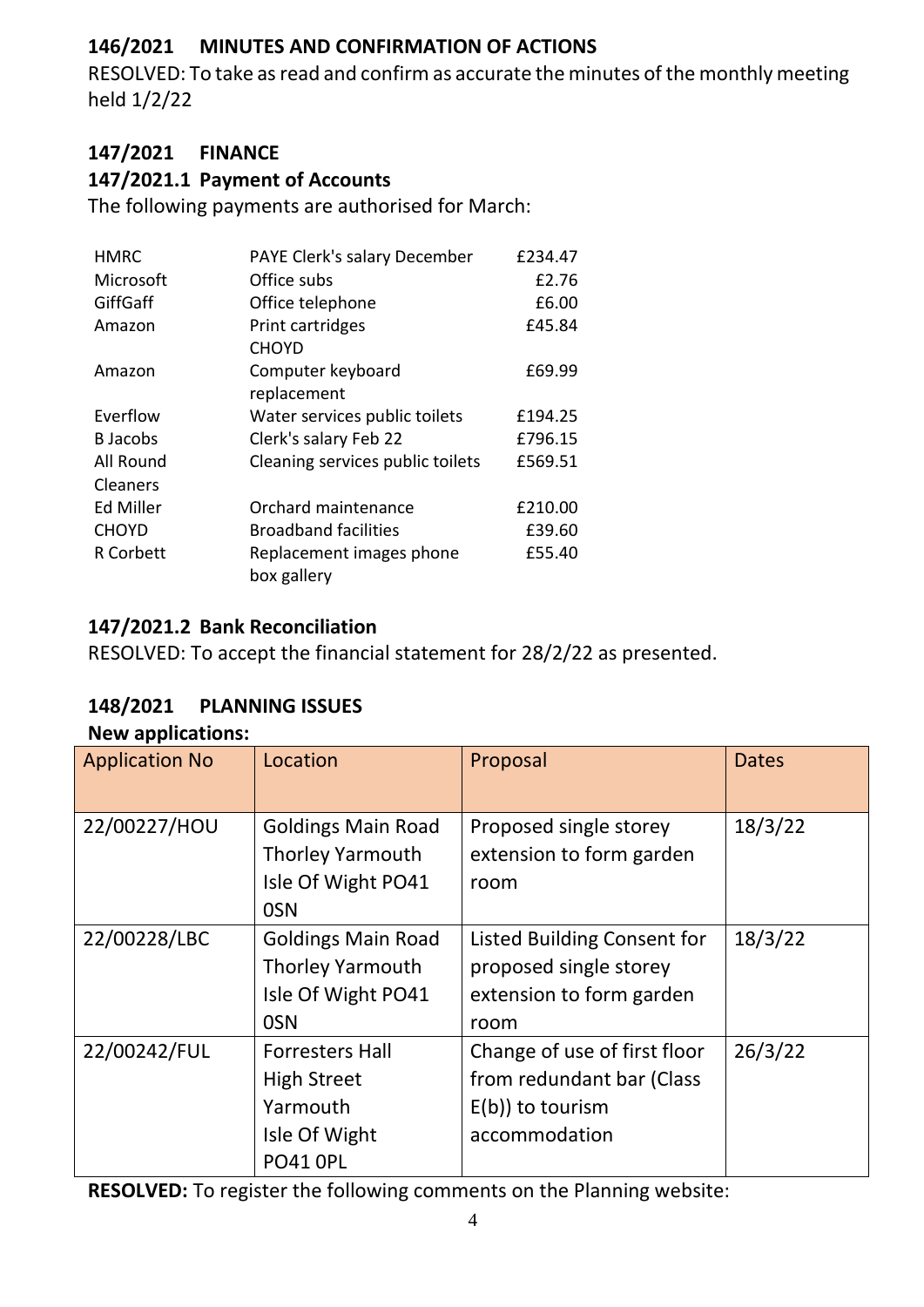### 22/00227/HOU and 22/00228/LBC - No objections

22/00242/FUL - Yarmouth Town Council objects to this application as it represents a change of use resulting in loss of an amenity. There are also concerns about parking provision

## **149/2021 PLAY AREA EQUIPMENT AND RECREATION GROUND**

The Clerk read out the salient points from the Recreation Ground Committee minutes of 16/2/22, referring to the consideration of plans for the new pavilion, and progress on the issue of new land drains for the former football pitch. Cllr Cowley reported that he and Mayor Cowley were preparing an alternative scheme and quotation for this project.

## **150/2021 CONSERVATION AREA CHARACTER APPRAISAL**

Cllr T Cowley reported that the IWC had agreed the Conservation Area Character Appraisal template as presented and will adopt it. When the Appraisal is complete it will form a basis for planning and protection issues in Yarmouth. The cost of the report will be £4500.

Cllr Allen thanked Cllr Cowley for his efforts on this project.

## **151/2021 QUEEN'S PLATINUM JUBILEE ARRANGEMENTS**

It was reported that the Town Hall would be decorated with bunting and banners and would host an exhibition of old Yarmouth photographs.

## **152/2021 ARMADA COAST**

It was RESOLVED to support the proposal by Northwood Councillor John Nicholson to register a trademark with the aim of promoting the Island as the Armada Coast and to make the necessary contribution to this initiative.

## **153/2021 CLERK'S REPORT**

### **153/2021.1 GRANTS**

Former YTC Councillor Kizzy Cowley as asked YTC for a grant of £500 to help a local resident set up 4 pop-up shops selling cakes for Red Nose Day, a cost which might be shared with Shalfleet Parish Council. It was proposed by Cllr Corbett, seconded by Cllr Head and agreed unanimously to make a grant of up to £500 for this initiative.

An application has been received from The Yarmouth Sea Songs and Shanties Festival for a grant of £1000 towards this year's Festival. It was proposed by Cllr T Cowley, seconded by Cllr Head and agreed unanimously to make a grant of £1000 for this Festival.

## **154/2021 CORRESPONDENCE**

The correspondence received since the last meeting was noted